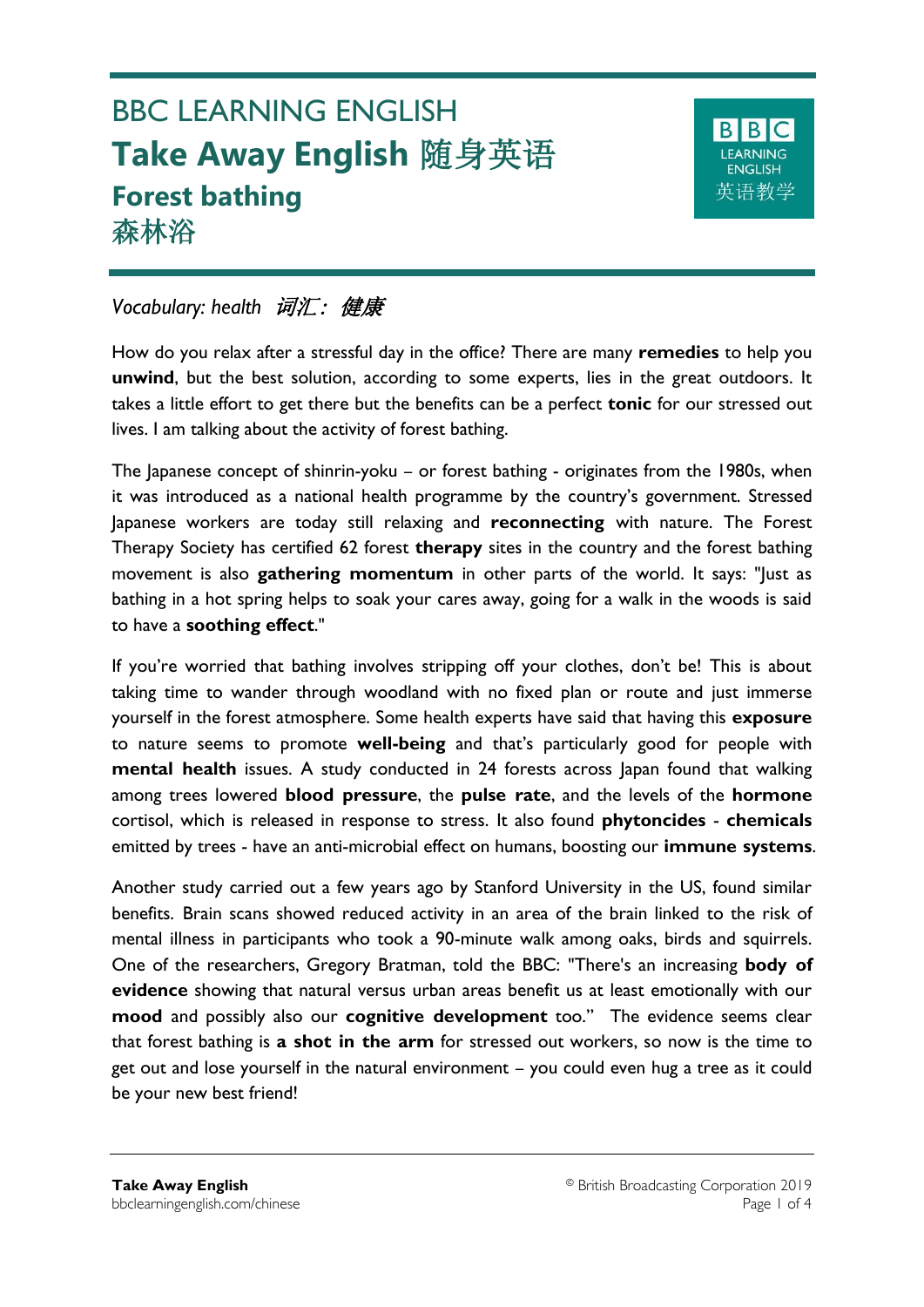## 词汇表

| remedy                | 疗法                 |  |  |
|-----------------------|--------------------|--|--|
| unwind                | 放松                 |  |  |
| tonic                 | 使人精神振作的, 让人为之一阵的事物 |  |  |
| reconnect             | 使……感觉原来不再感觉得到的东西   |  |  |
| therapy               | 治疗,疗法              |  |  |
| gather momentum       | 势头有增长              |  |  |
| soothing effect       | 缓解效果               |  |  |
| exposure              | 接触                 |  |  |
| well-being            | 幸福, 安康             |  |  |
| mental health         | 精神健康               |  |  |
| blood pressure        | 血压                 |  |  |
| pulse rate            | 脉搏率                |  |  |
| hormone               | 荷尔蒙                |  |  |
| phytoncides           | 芬多精, 植物杀菌素         |  |  |
| chemical              | 化学成分               |  |  |
| immune system         | 免疫系统               |  |  |
| body of evidence      | 大量证据               |  |  |
| mood                  | 心情                 |  |  |
| cognitive development | 认知发展               |  |  |
| a shot in the arm     | 让人振奋、鼓舞的力量         |  |  |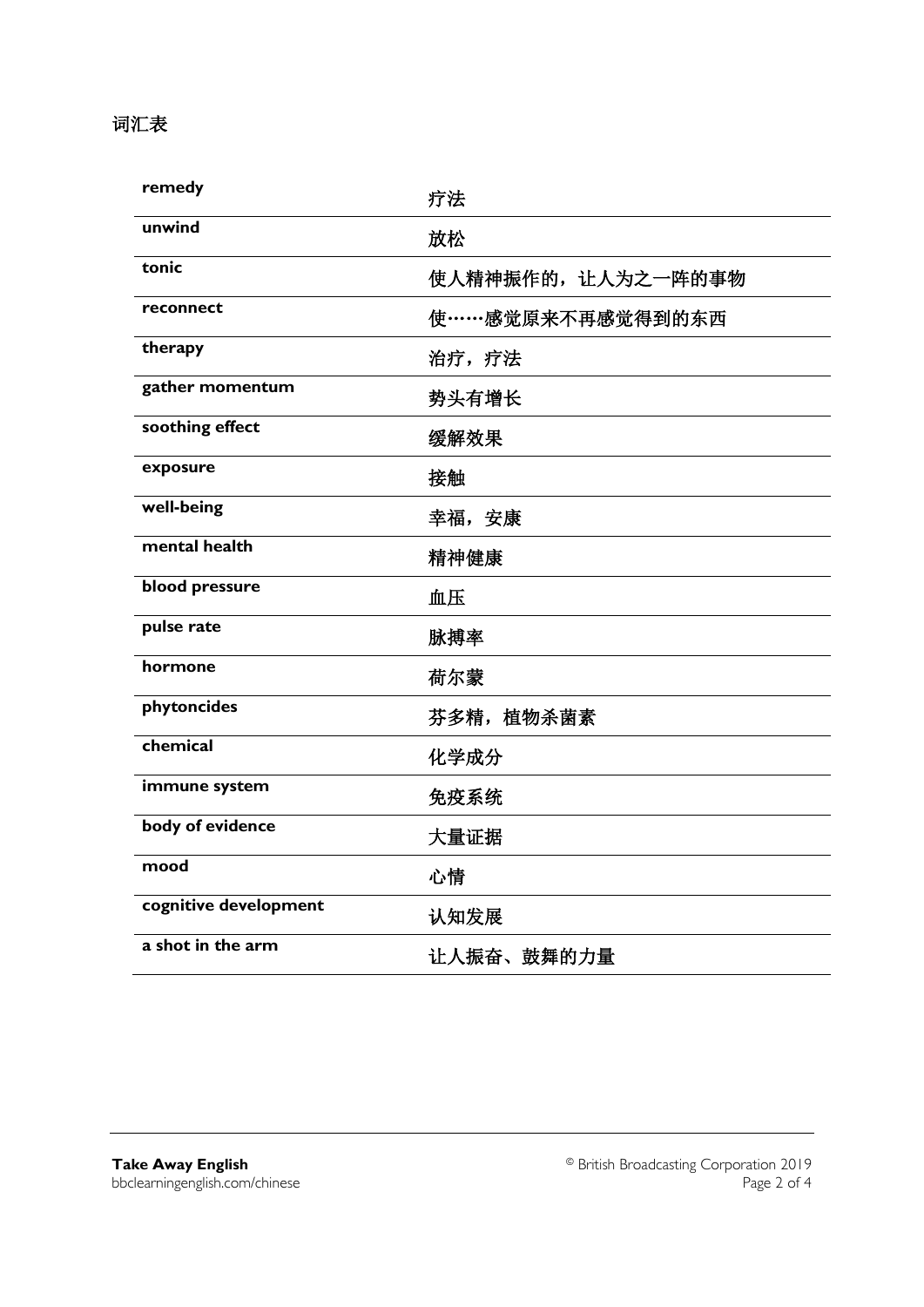#### 测验与练习

#### **1.** 阅读课文并回答问题。

1. Where did the idea of forest bathing first come from?

- 2. True or false? *You need to wear a bathing costume to take part in forest bathing.*
- 3. Where should you go in a forest to benefit from forest bathing?
- 4. What does Japan's Forest Therapy Society compare the effects of forest bathing with?
- 5. What word used in the article means 'be completely involved (with something)'?

# **2.** 请在不参考课文的情况下完成下列练习。选择一个意思合适的单词填入句子的空 格处。

1. After a stressful day in the office, I do like to have a nice hot bath to help me  $\qquad \qquad$ .

| mood                                                                                                                         |                 | tonic                                                                                                 | therapy                          | unwind         |  |
|------------------------------------------------------------------------------------------------------------------------------|-----------------|-------------------------------------------------------------------------------------------------------|----------------------------------|----------------|--|
|                                                                                                                              |                 | 2. Eating fruit to help my _________ has really helped – I haven't picked up a cold or flu this year. |                                  |                |  |
|                                                                                                                              | immunity system | immune system                                                                                         | immune systems                   | immunes system |  |
| 3. My daughter has become very moody since she became a teenager – I blame her                                               |                 |                                                                                                       |                                  |                |  |
|                                                                                                                              | hormones        | pulse rate                                                                                            | blood pressure well-being        |                |  |
| 4. Getting a pay rise has been a real ________________- I feel much more positive about my work now and<br>feel appreciated. |                 |                                                                                                       |                                  |                |  |
|                                                                                                                              | arm shot        | shot in the foot                                                                                      | shot in the arm shoot in the arm |                |  |
|                                                                                                                              |                 | 5. Have you got any suggestions for herbal to help cure my headache please?                           |                                  |                |  |
| tonics                                                                                                                       |                 | therapies                                                                                             | exposures                        | remedies       |  |